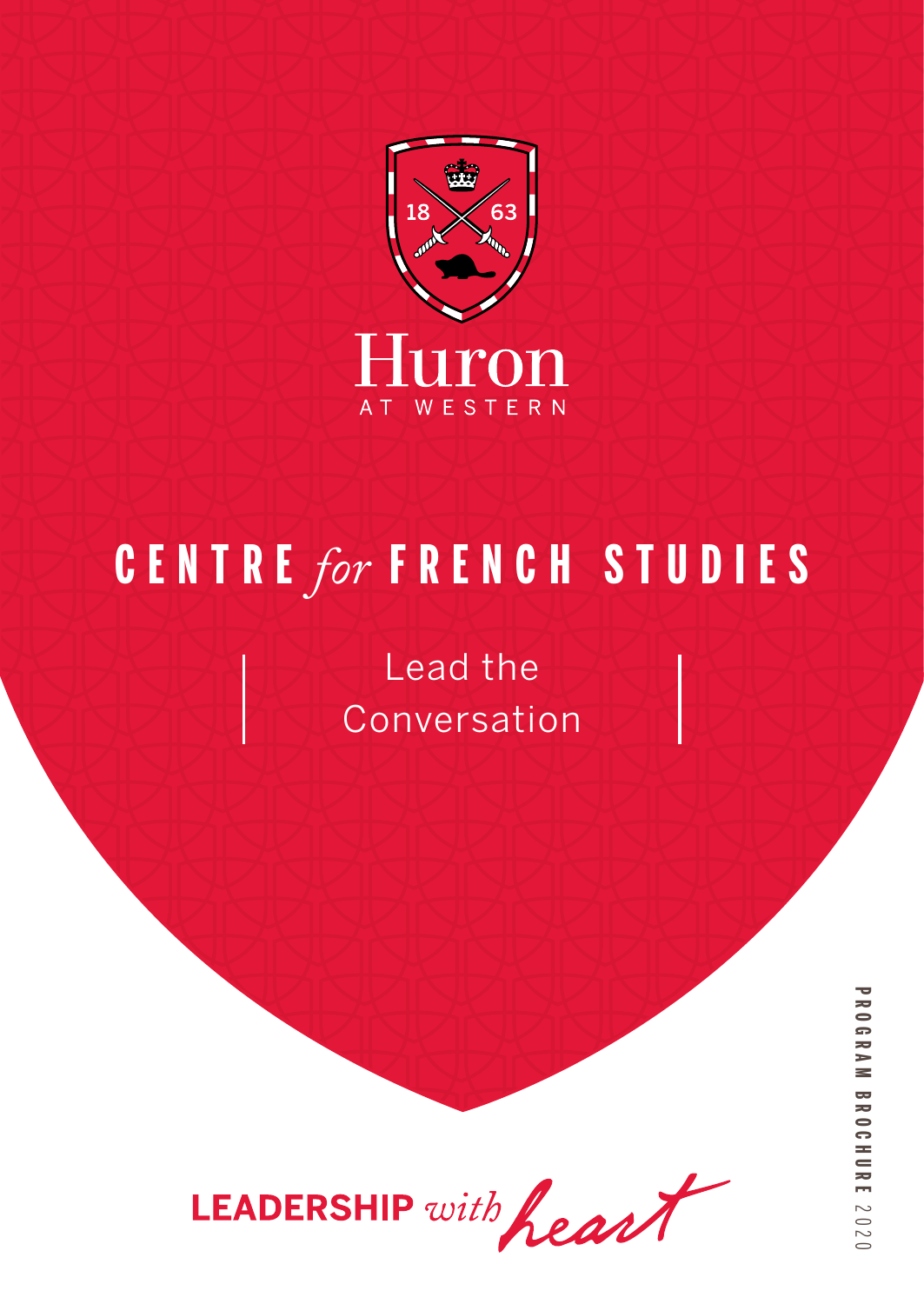# LEARN THE LANGUAGE ENGAGE WITH THE CULTURE **C E N T R E** *for* **FRENCH STUDIES**

FRENCH IS SPOKEN BY 220 MILLION PEOPLE AROUND THE WORLD. TO ENGAGE WITH TODAY'S GLOBALLY-CONNECTED ECONOMY AND CULTURES, YOU NEED TO BE ABLE TO COMMUNICATE WIDELY ACROSS BORDERS AND BARRIERS.

Study French to deepen your understanding of the world by seeing it through another perspective and develop the ability to understand the complex nuances of another language.

## THE HURON ADVANTAGE

**Huron offers a rigorous program that includes intensive one-onone mentoring with professors and numerous opportunities to collaborate on original research.**

**Students with a cumulative average of 75% or above in French courses at Huron have guaranteed admission to Western University's Faculty of Education.** 

Students in a French program at Huron become skilled in using the French language in all types of communication through the in-depth study of grammar, composition, professional French, translation and conversation.

Our Leaders with Heart are also given the opportunity to explore many different aspects of French and Francophone literature and film. This diversification allows Huron students to construct a program in French according to their personal aptitudes, interests and goals. This well-rounded education prepares students for future careers in Canada and a multitude of French-speaking countries.

### **AVERY PARR** | YEAR 5

**Double major in French and History**

*"What I like most about the French department at Huron is the support that is offered outside of class hours. The professors are a great resource to use, whether it be explaining a new concept learned in class or editing a project or dissertation. Our small classes give students the ability to share their ideas, work in groups with peers, and feel confident and comfortable in their learning environment. When you study French at Huron, you are part of a community that is devoted to helping students achieve."*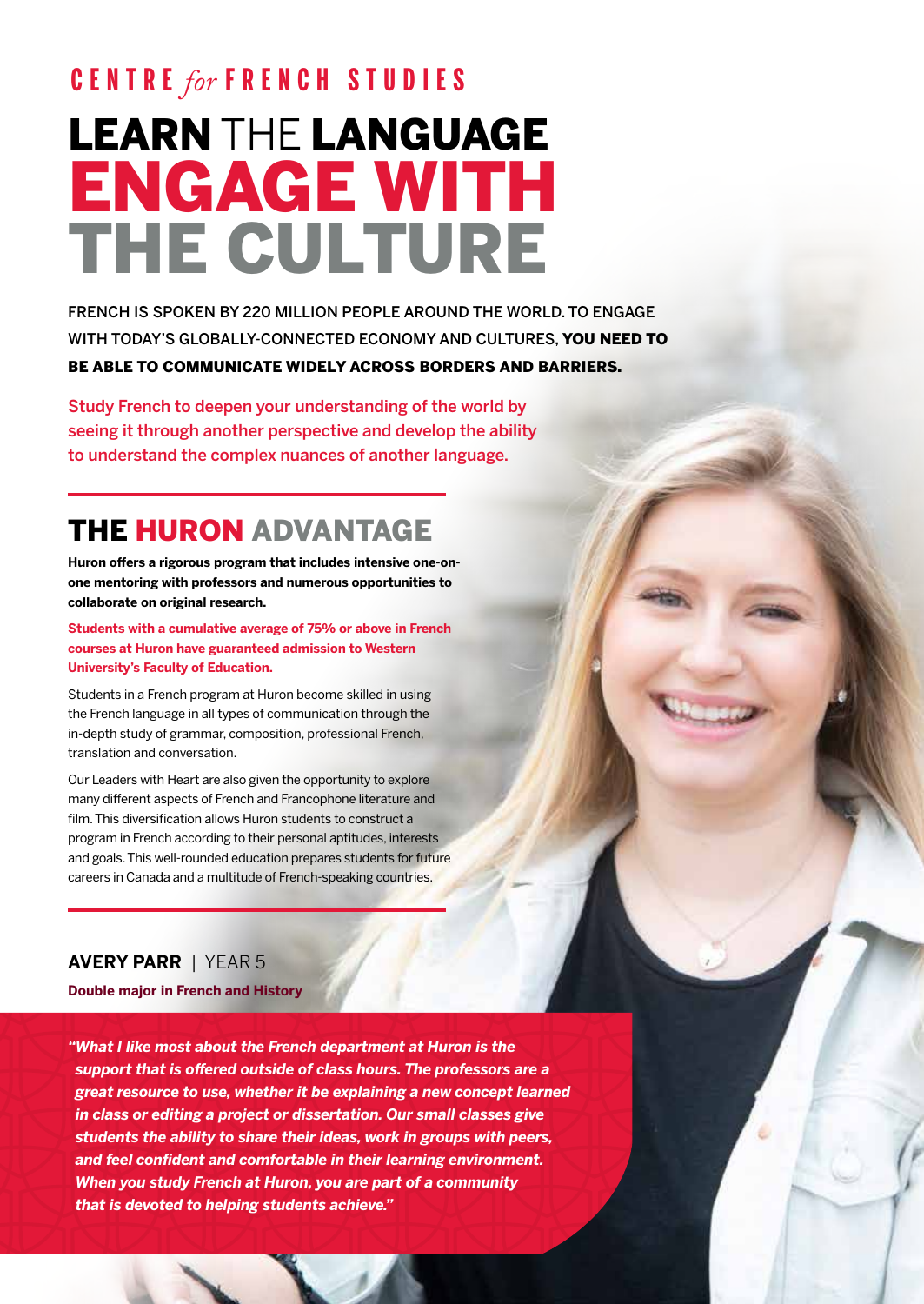### FIRST YEAR: UNLIMITED POSSIBILITIES

### Your first year is all about exploration and discovery.

**During this time, there are minimal required courses so you can try out a wide variety of subjects and disciplines. Learn about something completely new. Find your passion.**

### NEED A MENTOR? BE A MENTOR.

**Senior students and alumni will help you plan your studies and your career. In your senior years, volunteer to mentor another student!** 

> **huronatwestern.ca**/ **career-development**

| <b>Program options</b>                 | <b>Honors</b><br><b>Specialization</b> | <b>Specialization</b> | <b>Major</b> | <b>Minor</b> |
|----------------------------------------|----------------------------------------|-----------------------|--------------|--------------|
| <b>French Language</b><br>& Literature |                                        |                       |              |              |
| <b>French Studies</b>                  |                                        |                       |              |              |
| <b>French Language</b>                 |                                        |                       |              |              |

### First-Year Courses

#### FRENCH 1002 (INTENSIVE FRENCH)

An intensive, practical introduction to French language and French and Francophone cultures for students in any degree program who are looking to communicate at a functional level in a French-speaking environment.

#### FRENCH 1910 (UNIVERSITY FRENCH LEVEL 1)

A study of the French language based on cultural, written material and basic grammar problems.

This course is required for admission to a French degree program. Special permission to enroll directly in a second-year French course will be given to students who obtain a high score on the online French Placement Test.

**As a Huron student, you can combine any program with a minor, major or specialization from another Huron program or a major or minor in many of the programs offered at Western, Brescia or King's, such as:**

- Centre for Global Studies **History**
- English ■ Political Science
- Philosophy
- Psychology

### Sample First-Year Timetable **Sample First-Year Timetable**

MONDAY TUESDAY WEDNESDAY THURSDAY FRIDAY **8:30am – 9:30am Business 1220** Business Administration *1.00 credit* **9:30am – 10:30am Economics 1021A** Principles of **Microeconomics** *0.50 credit* **8:30am – 9:30am Business 1220** Business Administration *1.00 credit* **10:30am – 11:30am French 1910** University French *1.00 credit* **8:30am – 9:30am Business 1220** Business Administration *1.00 credit* **10:30am – 12:30pm French 1910** University French *1.00 credit* **1:30pm – 2:30pm English 1027F** The Storyteller's Art I: Introduction to Narrative *0.50 credit* **2:30pm – 3:30pm Economics 1021A** Principles of Microeconomics *0.50 credit* **11:30am – 12:30pm French 1910** Lab *1.00 credit* **1:30pm – 2:30pm English 1027F** The Storyteller's Art I: Introduction to Narrative *0.50 credit* **3:30pm – 4:30pm Math 1228A** Methods of Finite **Mathematics** *0.50 credit* **3:30pm – 4:30pm Math 1228A** Methods of Finite Mathematics *0.50 credit* **1:30pm – 2:30pm English 1027F** The Storyteller's Art I: Introduction to Narrative *0.50 credit* **2:30pm – 3:30pm Economics 1021A** Principles of Microeconomics *0.50 credit* **3:30pm – 4:30pm Math 1228A** Methods of Finite **Mathematics** 

*0.50 credit*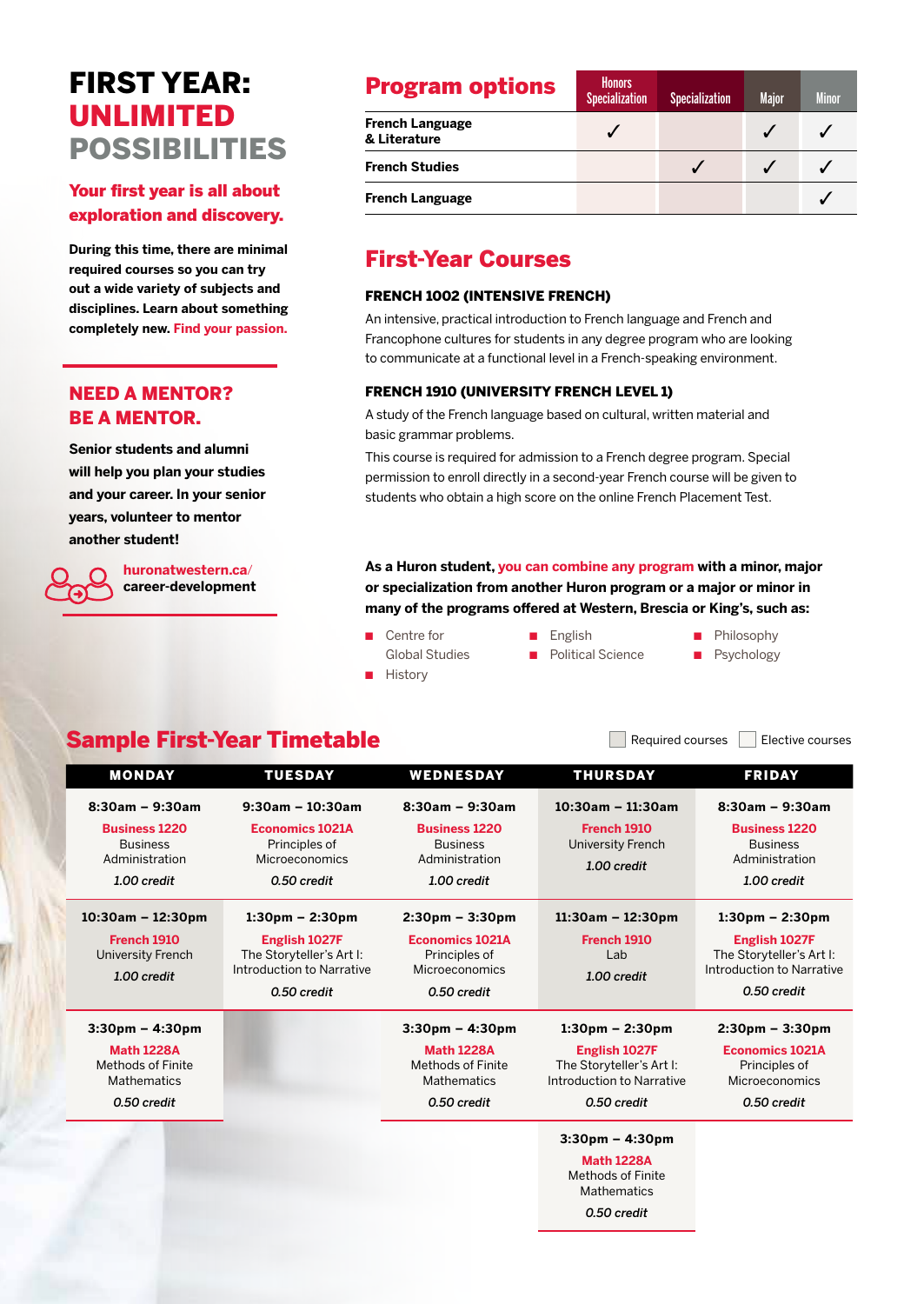

## Huron and IVEY

In collaboration with the Ivey School of Business, Huron offers five-year combined degrees, in which students earn both an Honors Business Administration (HBA) degree and an Honors Specialization Bachelor of Arts (BA) in French Studies.

> **huronatwestern.ca/ form-centre/ivey**



### Huron and HARVARD

As the only university partner in Ontario, Huron students can earn a Credential of Readiness from Harvard's Online Business School.

#### **huronatwestern.ca/harvard-online**

*"My teaching aims to keep my students motivated in studying French language, literature and culture in a stimulating, relaxed and productive learning environment, as well as to help them become independent thinkers."*

**MARIANA IONESCU, PhD Associate Professor, French**



# $\mathbb Z$  FACULTY RESEARCH EXPERTISE

**Huron's faculty are experienced researchers and mentors. Here are some of their areas of expertise:**

- French and Francophone literature and film
- French culture and gastronomy
- Comics and graphic novel
- Haunting in literature
- Intercultural education
- Critical pedagogy
- Women's writing
- Children's literature



### AFTER FIRST YEAR, You Can Study:

French For Liberal Arts **Professions** 

Advanced Language

Francophone Literature And Film

Comics And Graphic Novels

**Translation** 

Literature For Children And Young Adults

French Culture And **Gastronomy** 

French Language Studies



GET INVOLVED! THE FRENCH CLUB OFFERS LOTS OF OPPORTUNITIES TO MEET AND SOCIALIZE WITH YOUR FELLOW STUDENTS. FRANCOPHONE DAY IS CELEBRATED IN MARCH.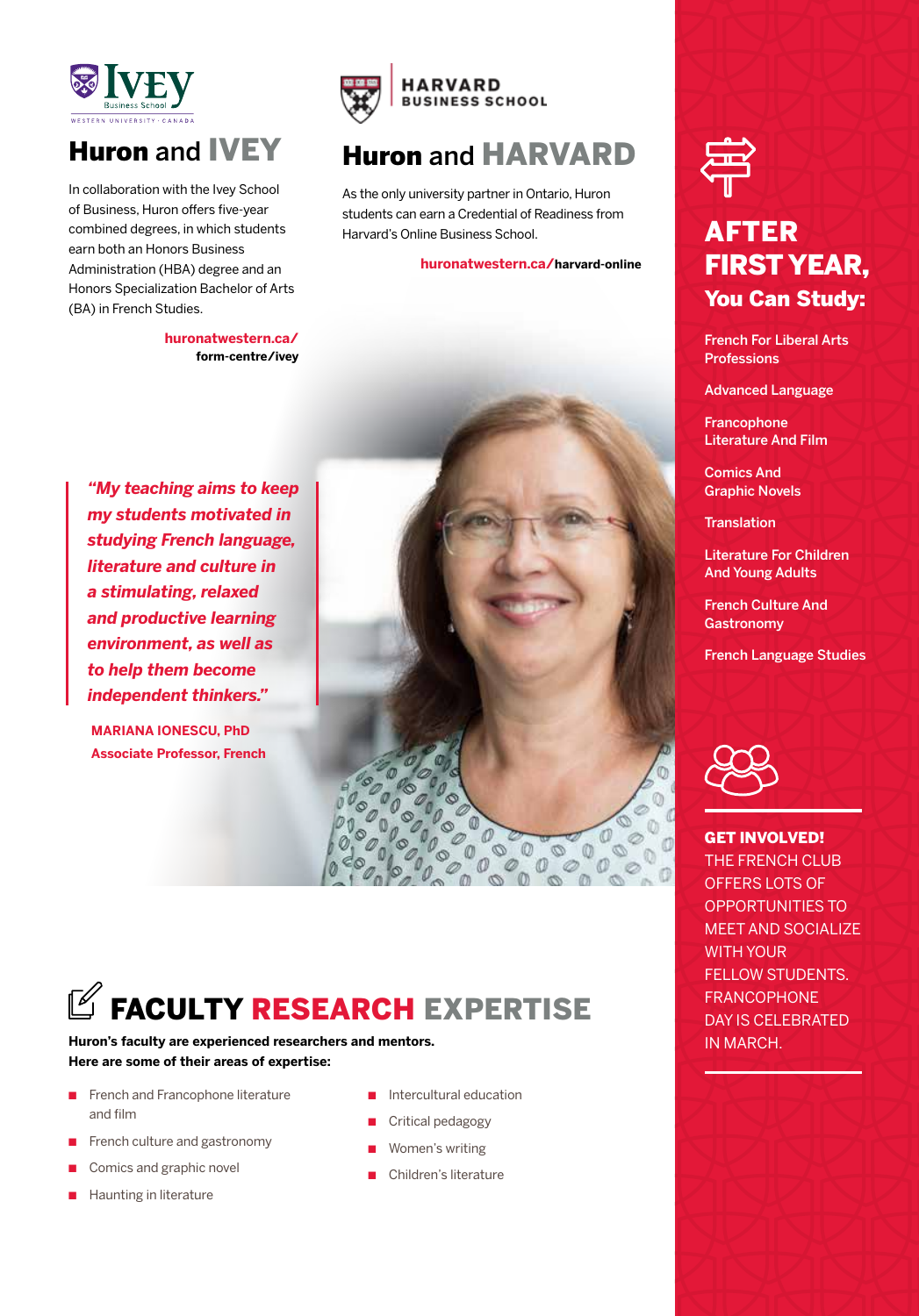# **COND THE CLASSROOM**

#### **Students are provided with opportunities to conduct research and participate in community-based learning.**

- Every other year, after participating in a writing workshop led by a graphic novelist, students in the Comics and Graphic Novels course create their own digital comic anthologies. Some are showcased at Huron's Centre for Undergraduate Research Learning (CURL) conference.
- Attend plays at a Stratford Festival theatre and compare and critique the performances with students from the Department of English & Cultural Studies.

# WHAT DO OUR GRADS DO?

**French is the official language in 29 different countries and is spoken in many more located on all five continents. A knowledge of French is your passport to making friends, establishing business contacts and interacting on the world stage. Graduates of the French Studies program go on to a diverse range of careers in areas such as:** 

- **Law**
- Journalism
- **Publishing**
- Civil Service
- Foreign Service
- Customs Services
- **Travel and Tourism**
- **International Business**
- Library Sciences
- (Books, Film, Music)
- **United Nations**
- Translating/Interpreting
- **Teaching** 
	- Armed Forces
- **Politics**
- Humanitarian Aid

*"I decided to study French because I wanted something that would set me apart from others when I graduated."* 

> **JULIA SMITH, Class of 2018, BA French and Psychology.**

### **IMMERSE YOURSELF!**



PERFECT YOUR FRENCH SKILLS WITH AN IMMERSION EXPERIENCE IN FRANCE AT THE UNIVERSITÉ DE VERSAILLES SAINT-QUENTIN-EN-YVELINES DURING YOUR THIRD YEAR.

You can also take degree-credit courses during the spring/summer sessions at the French Immersion School in Trois-Pistoles: French language (beginner to advanced), oral French, as well as, from time to time, courses in other disciplines.